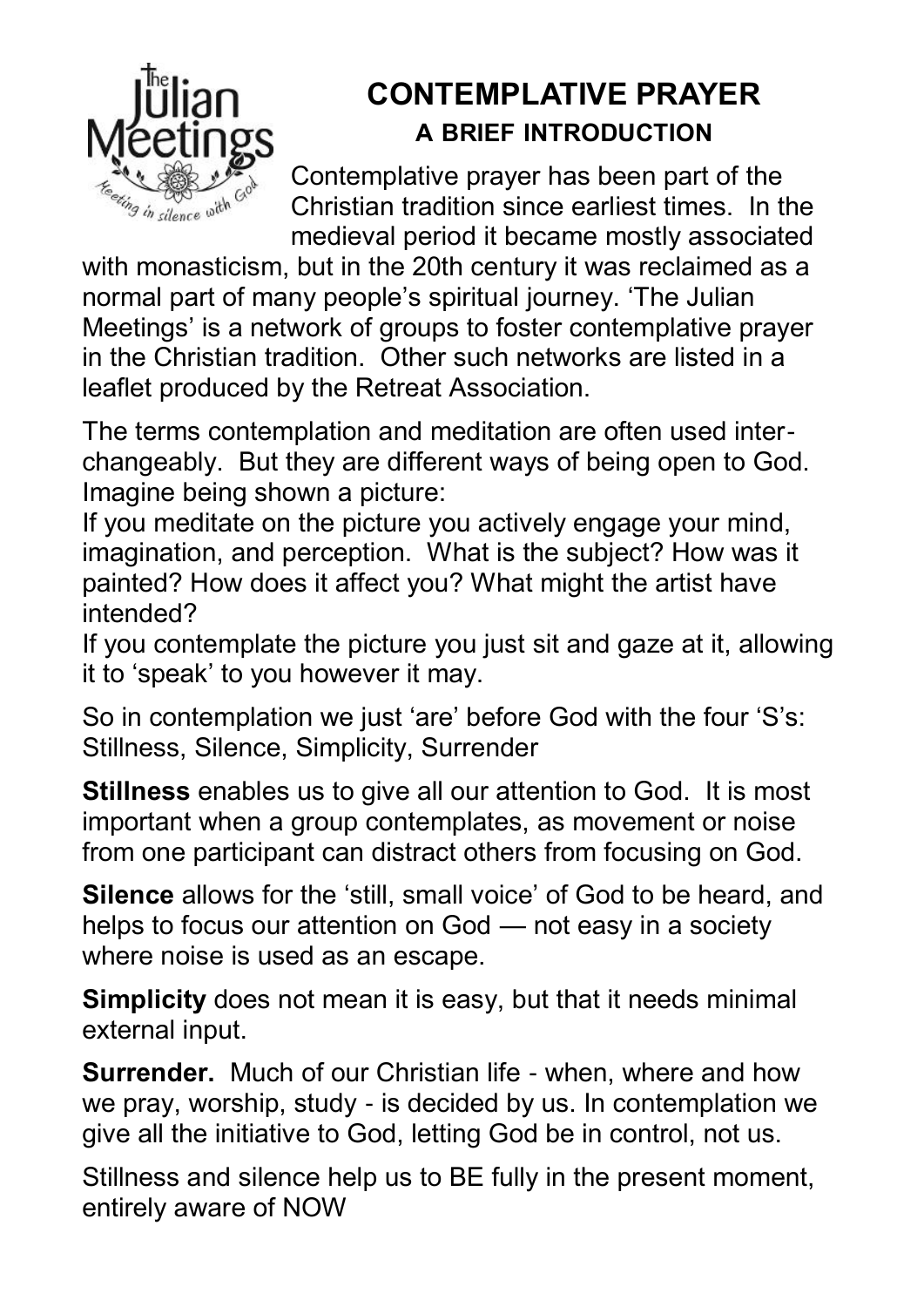## **Different approaches to contemplative prayer.**

We are all different, and at differing stages on our spiritual journeys. So one approach may help us now, but as we grow we may need to try something else. An approach that suits us may not help another person.

Julian Meetings allow you to experience going into and out of contemplative silence, and 'being' in the stillness, with a group of other people. This may make it easier for you to try making time just to BE, alone, with God. It may help you explore a personal approach to the prayer of contemplation, or you may decide to try joining a contemplative prayer group.

## **Ways to lead into, and out of, contemplative silence**

**Words** are often used as a lead into and out of silence. It is usually a passage of scripture, or a poem, or from a religious book, or a novel. The words chosen should not encourage you to *think about* God (ie to meditate) but to become open to some aspect of God as the focus for your contemplation. A short passage is usually preferable to a long one. You may find that one word or phrase, or an image, stands out for you. Hold that as your focus. When your mind wanders (as it will), just bring it back to that focus.

**A Mantra** is a specific way to use a word or words in contemplation. A word or short phrase — Jesus; Maranatha come Lord Jesus; Lord have mercy; be still and know that I am God — is repeated slowly in your head throughout the silence, the repetition allowing it to go deep into you and resonate. It is usually repeated in rhythm with your breathing.

**Music** can lead in and out of contemplation. It is very useful where issues of language might make words inappropriate, as in bi-lingual parts of Wales, or in a multi-faith group.

**A gong** or a 'singing bowl' may be used instead of music. This again avoids the way words can be too specific.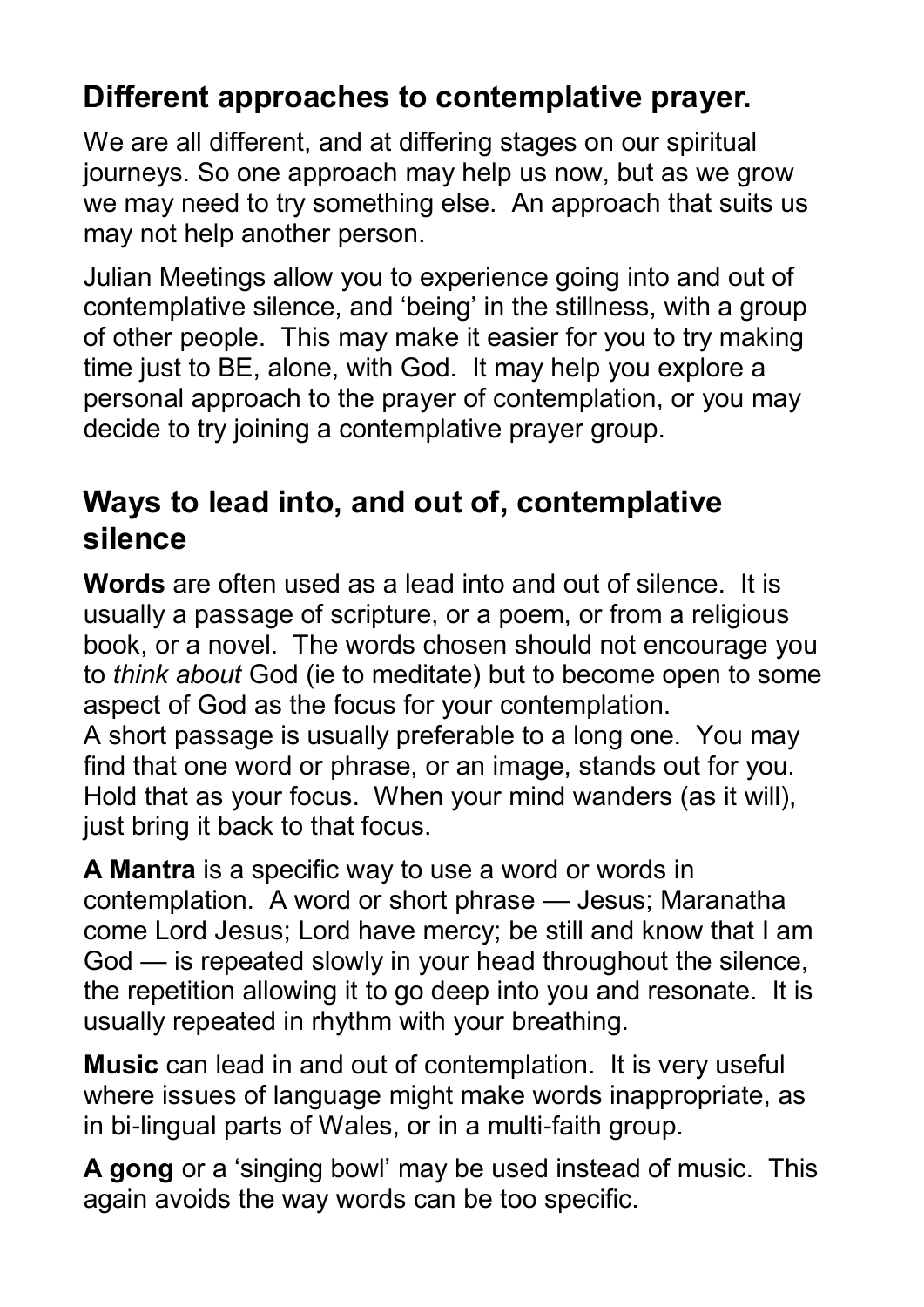**A Symbol** may be used as a focus, either on its own or with words, music etc. Many people light a candle when they contemplate. Some use a picture or icon as a visual focus. Many objects - religious, created or natural - can be used as a tactile focus, held in the hand. Scent from herbs, flowers or incense is used by some people (be aware that incense or strongly scented flowers could trigger an allergic or asthmatic reaction, so avoid them in a group).

#### **Contemplative prayer on your own.**

Outside the gathered silence and stillness of a group, you may find that other things help you with solo contemplation.

Some people can focus their attention better if their hands are busy with a repetitive task like weaving or knitting, or some repetitive aspects of cooking or woodwork. Embroidery or painting helps others. Just walking, or being in a garden, or by the sea may help.

Take thought as to where and when you might wait on God in silence on your own.

Some people can set aside a house corner, with a cross or icon, candle, flowers. You might be able to use a local chapel or church. The garden may suit, if there is a summer house for wet days!

When you seek a time for contemplation consider what time of day will fit in both with your own life, and that of your family, and also the times you are alert enough. Are two shorter times more practicable than one longer time? It can be helpful to have a timer to set - possibly an alarm on your watch if it is not too loud, or a kitchen timer in a cupboard, so that you can hear it go off but it doesn't make you jump.

Ideally personal and group contemplative prayer should complement and enhance each other.